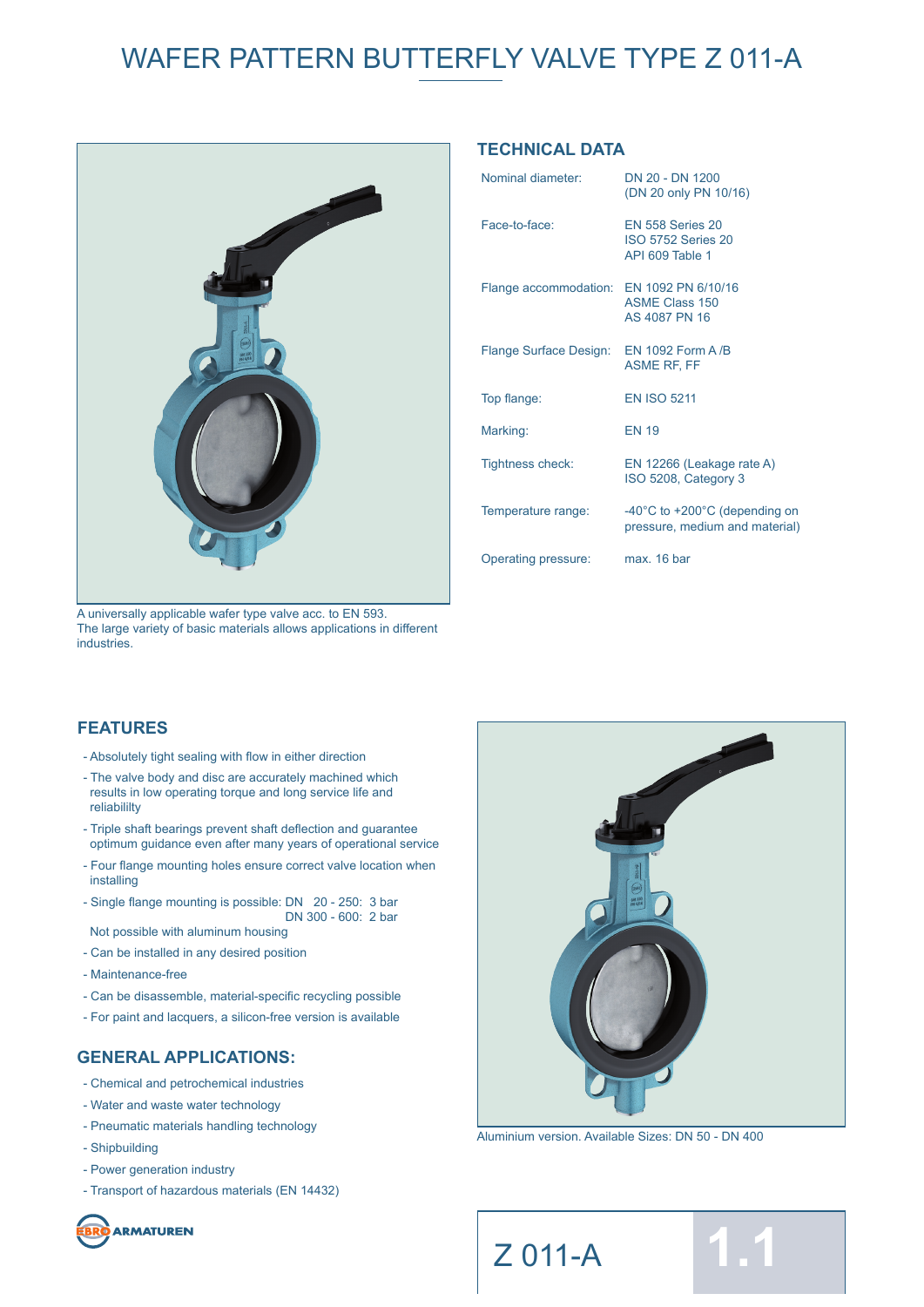

|                   |                     | <b>Dimensions [mm]</b> |     |              |      |       |     |     |                 |         | <b>Weight [kg]</b><br>$(GG-25)$ |                |                          |                          |                          |
|-------------------|---------------------|------------------------|-----|--------------|------|-------|-----|-----|-----------------|---------|---------------------------------|----------------|--------------------------|--------------------------|--------------------------|
| <b>DN</b><br>[mm] | <b>Size</b><br>[in] | A                      | B   | $\mathbf{C}$ | D    | Di    | Е   | F   | <b>Flange</b>   | G       | H <sub>1</sub>                  | H <sub>2</sub> | z                        | 2 Piece<br>shaft         | TS-<br>shaft             |
| 20                | $^{3}/_{4}$         | 104                    | 45  | 149          | 59   | 31,5  | 33  | 54  | F04             | 11      | 12                              | 19             | $\overline{\phantom{a}}$ | 1,3                      | ÷,                       |
| 25                | $\overline{1}$      | 104                    | 45  | 149          | 63   | 31,5  | 33  | 54  | <b>F04</b>      | 11      | 12                              | 19             | ٠                        | 1,3                      | $\overline{\phantom{a}}$ |
| 32                | $1\frac{1}{4}$      | 104                    | 50  | 154          | 68   | 31,5  | 33  | 54  | <b>F04</b>      | 11      | 12                              | 19             | $\blacksquare$           | 1,4                      | $\overline{a}$           |
| 40                | $1\frac{1}{2}$      | 113                    | 66  | 179          | 80   | 38    | 33  | 54  | <b>F04</b>      | 11      | 12                              | 19             | 22                       | 1,8                      | ٠                        |
| 50                | $\overline{2}$      | 126                    | 84  | 210          | 95   | 48,5  | 43  | 54  | F04             | 11      | 12                              | 19             | 25                       | 2,2                      | $\overline{\phantom{a}}$ |
| 65                | $2\frac{1}{2}$      | 134                    | 93  | 227          | 115  | 63,5  | 46  | 54  | <b>F04</b>      | 11      | 12                              | 19             | 45                       | 2,9                      |                          |
| 80                | 3                   | 157                    | 104 | 261          | 138  | 78,5  | 46  | 65  | F <sub>05</sub> | 14      | 16                              | 25             | 65                       | 4,0                      | 4,5                      |
| 100               | 4                   | 167                    | 115 | 282          | 158  | 98.5  | 52  | 65  | <b>F05</b>      | 14      | 16                              | 25             | 85                       | 5,2                      | 5,8                      |
| 125               | 5                   | 180                    | 127 | 307          | 188  | 123,5 | 56  | 65  | F <sub>05</sub> | 14      | 16                              | 25             | 111                      | 6,9                      | 7,5                      |
| 150               | 6                   | 203                    | 150 | 353          | 212  | 148   | 56  | 90  | <b>F07</b>      | 17      | 19                              | 30             | 139                      | 9,5                      | 11,0                     |
| 200               | 8                   | 228                    | 176 | 404          | 268  | 199   | 60  | 90  | <b>F07</b>      | 17      | 19                              | 30             | 190                      | 13,2                     | 15,0                     |
| 250               | 10                  | 266                    | 212 | 478          | 320  | 248   | 68  | 125 | F <sub>10</sub> | 22      | 24                              | 39             | 240                      | 22,5                     | 25,5                     |
| 300               | 12                  | 291                    | 237 | 528          | 370  | 296   | 78  | 125 | F <sub>10</sub> | 22      | 24                              | 39             | 287                      | 31,5                     | 35,0                     |
| 350               | 14                  | 332                    | 269 | 601          | 408  | 338   | 78  | 150 | F <sub>12</sub> | $\star$ | $\star$                         |                | 330                      | 39,4                     | 45,0                     |
| 400               | 16                  | 363                    | 314 | 677          | 470  | 388   | 102 | 150 | F <sub>12</sub> | $\star$ | $\star$                         | $\sim$         | 378                      | 58,7                     | 64,5                     |
| 450               | 18                  | 397                    | 335 | 732          | 530  | 430,5 | 114 | 210 | F16             | $\star$ | $\star$                         | ÷              | 417                      | 91,0                     | 95,5                     |
| 500               | 20                  | 437                    | 371 | 808          | 574  | 494,5 | 127 | 210 | F14/F16         | ¥       | $\star$                         | ٠              | 474                      | 107,0                    | 113,5                    |
| 600               | 24                  | 498                    | 469 | 967          | 675  | 590   | 154 | 300 | F16/F25         | $\star$ | $\star$                         | ٠              | 563                      | 171,0                    | 198,0                    |
| 700               | 28                  | 581                    | 507 | 1088         | 772  | 680   | 165 | 300 | F16/F25         | ÷       | $\star$                         | L,             | 660                      | 251,0                    | 304,0                    |
| 800               | 32                  | 630                    | 556 | 1186         | 874  | 780   | 190 | 300 | <b>F25</b>      | $\star$ | $\star$                         |                | 757                      | 355.0                    | 375,0                    |
| 900               | 36                  | 696                    | 617 | 1313         | 973  | 880   | 203 | 300 | F <sub>25</sub> | ÷       | $\star$                         | ٠              | 860                      | 456,0                    | 498,0                    |
| 1000              | 40                  | 771                    | 675 | 1446         | 1070 | 980   | 216 | 350 | <b>F30</b>      | $\star$ | $\star$                         |                | 956                      | 570,0                    | 718,0                    |
| 1200              | 48                  | 880                    | 810 | 1690         | 1510 | 1170  | 254 | 350 | F30             | ÷       | $\star$                         | ٠              | 1154                     | $\overline{\phantom{a}}$ | 1156,0                   |

\* According to mounted actuator

Subject to change without notice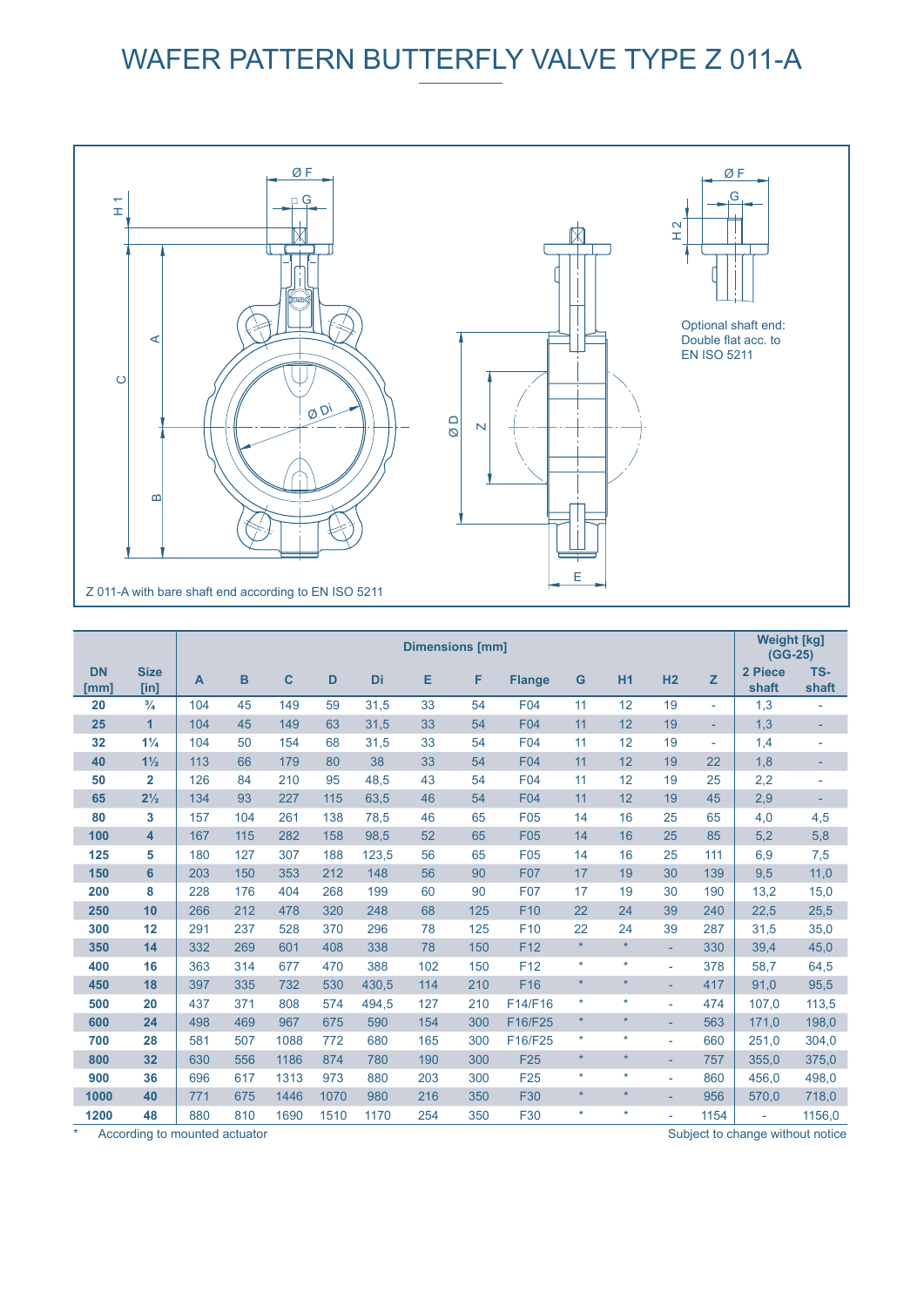

| Pt.            | <b>Description</b>       | <b>Material</b>                         | Material-No. ASTM |            | Pt.             | <b>Description</b>           | <b>Material</b>                  | Material-No. ASTM |                 |
|----------------|--------------------------|-----------------------------------------|-------------------|------------|-----------------|------------------------------|----------------------------------|-------------------|-----------------|
| $\overline{1}$ | <b>Body</b>              |                                         |                   |            | 9/10            | <b>Shafts</b>                |                                  |                   |                 |
|                | Aluminiumallov           | G-AISi9Cu3                              | 3.2163            | B 380.1    |                 | <b>Stainless Steel</b>       | X39CrMo17-1                      | 1.4122            |                 |
|                |                          | G-AlSi10Mq                              | 3.2381            | 361.1      |                 |                              | X14CrMoS17                       | 1.4104            | 430 F           |
|                | <b>Grey Cast Iron</b>    | <b>GG-25</b>                            | 0.6025            | 40 B       |                 |                              | X5CrNiMo 17-12-2                 | 1.4401            | 316             |
|                | <b>Nodular Cast Iron</b> | <b>GGG-40</b>                           | 0.7040            | 60-40-18   |                 |                              | Hastelloy                        | 2.4883            | Hastellov       |
|                |                          | GGG-40.3                                | 0.7043            |            |                 | <b>Aluminum Bronze</b>       | CuAl10Ni                         | 2.0975            |                 |
|                | <b>Carbon Steel</b>      | <b>GS-C25</b>                           | 1.0619            | <b>WCB</b> | 11              | O-ring                       |                                  |                   |                 |
|                | <b>Stainless Steel</b>   | G-X5CrNiMo19-11-2                       | 1.4408            | CF8M       |                 | <b>NBR</b>                   | Nitrile butadiene rubber         |                   |                 |
| $\overline{2}$ | <b>Seat</b>              |                                         |                   |            |                 | <b>FPM</b>                   | Fluorocarbon rubber              |                   |                 |
|                | <b>NBR</b>               | Nitrile butadiene rubber                |                   |            | 12              | <b>TS-disc</b>               |                                  |                   |                 |
|                | <b>EPDM</b>              | Ethylene propylene diene monomer rubber |                   |            |                 | <b>Nodular Cast Iron</b>     | <b>GGG-40</b>                    | 0.7040            | 60-40-18        |
|                | <b>CSM</b>               | Chlorosulfonated polyethylene rubber    |                   |            |                 | <b>Stainless Steel</b>       | G-X5CrNiMo19-11-2                | 1.4408            | CF8M            |
|                | <b>FPM</b>               | Fluorocarbon rubber                     |                   |            |                 | <b>Aluminium Bronze</b>      | G-CuAl10Ni                       | 2.0975            | C 95800         |
|                | <b>VSI</b>               | Silicone rubber                         |                   |            |                 | Coating                      | Halar.Rilsan                     |                   |                 |
|                | SBR-green                | Styrene butadiene rubber                |                   |            |                 | Surface quality              | electropolished, mirror finished |                   |                 |
| 3/4            | <b>Bearing bush</b>      |                                         |                   |            | 13              | <b>TS-shaft</b>              |                                  |                   |                 |
|                | <b>Brass</b>             | <b>MS 58</b>                            | 2.0401            | <b>B45</b> |                 | <b>Stainless Steel</b>       | X14CrMoS17                       | 1.4104            | 430 F           |
|                | Polyamide                | <b>PA66</b>                             |                   |            |                 |                              | X39CrMo17-1                      | 1.4122            |                 |
|                | <b>PTFE</b>              | Polytetrafluorethylene                  |                   |            |                 |                              | X5CrNiMo17-12-2                  | 1.4401            | 316             |
| 5              | <b>Seal DIN 7603</b>     |                                         |                   |            |                 | <b>Aluminum Bronze</b>       | CuAl10Ni                         | 2.0975            |                 |
|                | Copper                   | Cu                                      |                   | Copper     | 14              | <b>Sleeve</b>                |                                  |                   |                 |
| 6              | Plug screw DIN 908       |                                         |                   |            |                 | <b>Stainless Steel</b>       | <b>X5CrNi18-10</b>               | 1.4301            | 304             |
|                | <b>Stainless Steel</b>   | G-X5CrNiMo19-11-2                       | 1.4408            | CF8M       | 15 <sub>1</sub> | O-ring                       |                                  |                   |                 |
| $\overline{7}$ | <b>Set screw DIN 915</b> |                                         |                   |            |                 | <b>NBR</b>                   | Nitrile butadiene rubber         |                   |                 |
|                | <b>Steel</b>             | 45 H galvanized                         |                   |            |                 | <b>FPM</b>                   | Fluorocarbon rubber              |                   |                 |
|                | <b>Stainless Steel</b>   | A4-70                                   |                   | B8M        | 16              | <b>Retaining ring</b>        |                                  |                   |                 |
| $\mathbf{8}$   | <b>Disc</b>              |                                         |                   |            |                 | <b>Stainless Steel</b>       | X39CrMo17-1                      | 1.4122            |                 |
|                | <b>Steel</b>             | St 52.3                                 | 1.0570            | 572-50     | 17              | O-ring                       |                                  |                   |                 |
|                | <b>Stainless Steel</b>   | G-X5CrNiMo19-11-2                       | 1.4301            | 304        |                 | <b>NBR</b>                   | Nitrile butadiene rubber         |                   |                 |
|                |                          | G-X6CrNiMo18-10                         | 1.4408            | CF8M       | 18              | <b>Shaft retainer</b>        |                                  |                   |                 |
|                |                          | X2CrNiMo17-12-2                         | 1.4404            | 316L       |                 | <b>Brass</b>                 | <b>MS58</b>                      | 2.0401            | <b>B</b> 45     |
|                |                          | X6CrNiMoTi17-12-2                       | 1.4571            | 316 Ti     | 19              | <b>Cover plate</b>           |                                  |                   |                 |
|                |                          | G-X2CrNiMoN26-7-4                       | 1.4469            | F 51       |                 | <b>Grey Cast Iron</b>        | <b>GG-25</b>                     | 0.6025            | 40 <sub>B</sub> |
|                |                          | <b>Hastellov</b>                        | 2.4883            | Hastelloy  | 20              | <b>Screw</b>                 |                                  |                   |                 |
|                | <b>Aluminium Bronze</b>  | G-CuAl10Ni                              | 2.0975            | C 95800    |                 | <b>Steel</b>                 | 45 H galvanized                  |                   |                 |
|                | Coating                  | Halar, Rilsan, NBR, EPDM                |                   |            |                 | <b>Stainless Steel</b>       | A2-70                            |                   | <b>B</b> 8      |
|                | Surface quality          | electropolished, mirror finished        |                   |            |                 |                              | A4-70                            |                   | B8M             |
|                |                          |                                         |                   |            |                 | Other materials upon request |                                  |                   |                 |

Subject to change without notice